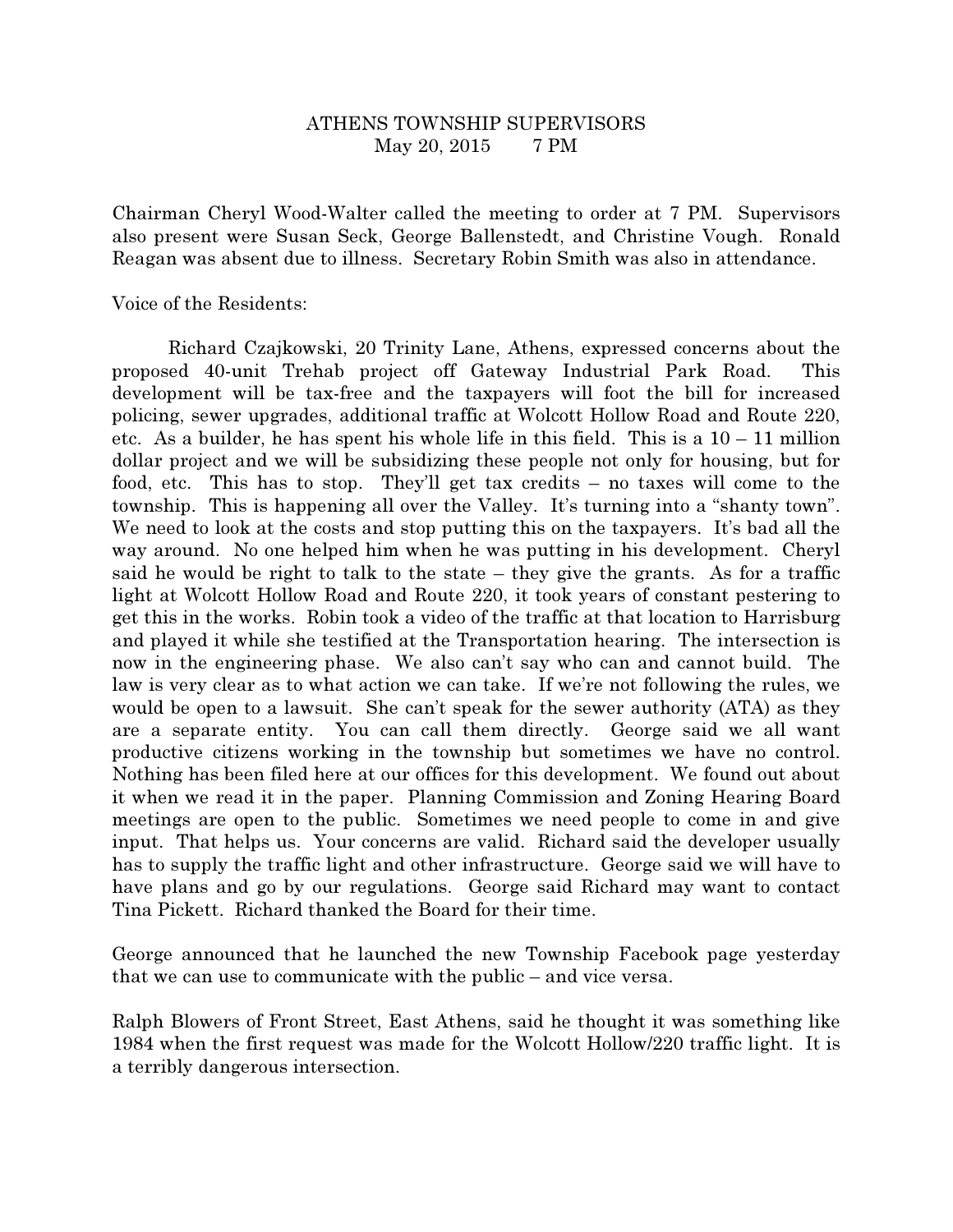Page Two Athens Township Supervisors May 20, 2015

Richard Bean presented the Parks and Recreation Commission report. The Air Sailing people were given the okay to clear the site. There are several corporate grants outstanding for the Round Top Expansion project. Things are moving along on schedule. They are looking to have a ground breaking ceremony on June  $23<sup>rd</sup>$  at 1:00 and would like the Supervisors to attend. They will be putting 5 or 6 memorial benches in the park. The benches cost \$1200 each and the park commission will pay 50% of the cost. The Commission will put a 'no smoking' ban in place starting May of 2016 for all township parks. They are waiting on the Round Top bid amounts before they decide when they will be able to do more fencing at the Jim King Memorial Park. They also would like to purchase the police 4-wheeler and trailer for \$5,000, but that also depends on the park bids. They would like to increase the Park Commission to six by adding George Crowell. On motion of Cheryl, second by George, it was unanimous to appoint George Crowell to the Parks Commission for a term to expire July 1, 2020.

There was no one present for Athens Township Authority.

Scot Saggiomo presented the Nomac Housing & Training Facility land development for final plan approval. All deficiencies have been met. On motion of Christine, second by Cheryl, it was unanimous to grant final plan approval to this land development.

Scot then presented the "Road B"/King Lane as-built maps for approval. All corrections have been made. On motion of Christine, second by George, it was unanimous to accept the as-built plans as presented so the Deed of Dedication can be drafted by Chesapeake.

Susan reported for Public Works. They have a lot of projects going on. All the pipes are done on Sunnyfield. They are working on Murphy Road. Susan has applied for a couple grants for stormwater projects.

On motion of George, second by Susan, it passed to accept the minutes of April 29, 2015 as written. Cheryl abstained as she did not attend.

On motion of Cheryl, second by Christine it was unanimous to pay the bi-annual actuarial invoices for the pension plans from the respective pension funds - \$4,050 for the police and \$3,750 for the Non-Uniform.